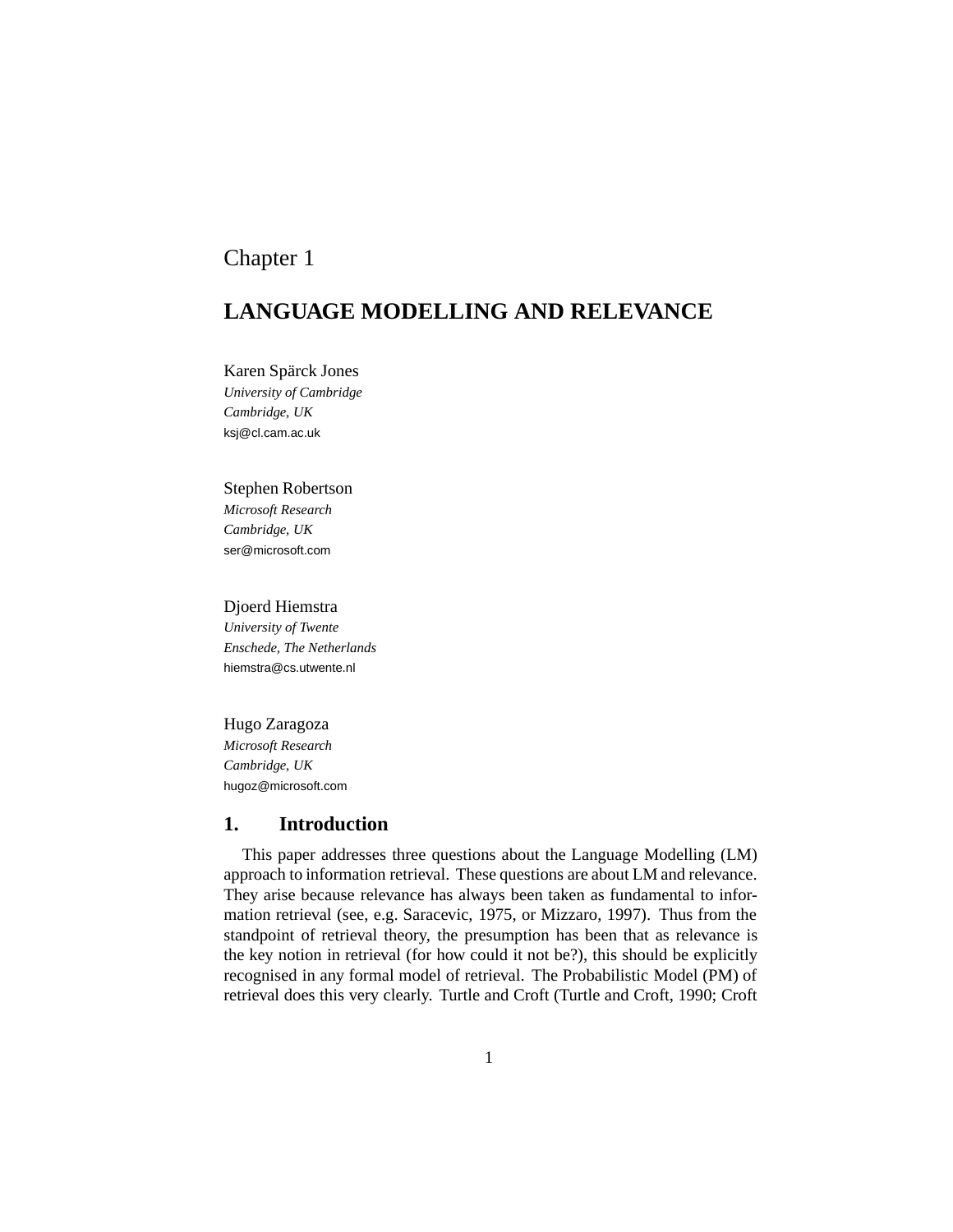and Turtle, 1992) present the INQUERY network model as a probabilistic classifier testing for whether the hypothesis of relevance holds given the evidence supplied by document and query. The Vector Space Model assumes that some of the points in the multidimensional information space of a retrieval system represent relevant documents. But the LM account of what retrieval is about seems quite different: relevance does not formally figure in it at all.

A retrieval model that does not mention relevance appears paradoxical. But the form in which the LM account is expressed immediately provokes the question:

1 What about relevance?

and as a natural consequence, in the face of retrieval realities:

2 What about multiple relevant documents?

and hence, for the design of retrieval systems:

3 What about relevance feedback?

In this paper, we consider these questions in more detail. We examine the status of relevance itself in the LM view, and its implications for multiple relevant documents and relevance feedback. We present the problems we see and outline some possible solutions to them. The paper generally takes an informal approach; little mathematical detail is presented. The aim is to explore the concepts behind the models rather than the mechanics of modelling.

For our present purpose we will treat LM as developed by Croft and his colleagues at the University of Massachusetts, Amherst and later at Mitre Corporation, by Hiemstra and others at University of Twente, by Lafferty and others at Carnegie Mellon University, and at Bolt, Beranek and Newman (see references under Section 2), as representing a single theory, unless specific distinctions are required. We will develop our arguments by contrasting Language Modelling with Probabilistic Modelling (PM) as formulated by Robertson and his colleagues, taking Sparck Jones et al., 2000, as a convenient default reference point for this. Moreover, though LM is well established for speech processing and has been explored for translation and summarising, for instance, these other tasks – with the possible exception of topic detection and tracking (see Walls et al., 1999) – do not have the particular properties of document/text retrieval on which we wish to focus, and we will therefore confine ourselves to the retrieval case.

#### **2. Relevance in LM**

# **2.1 The status of relevance**

LM approaches the relation between a document and a request by asking: how probable is it that this document generated the request? More strictly the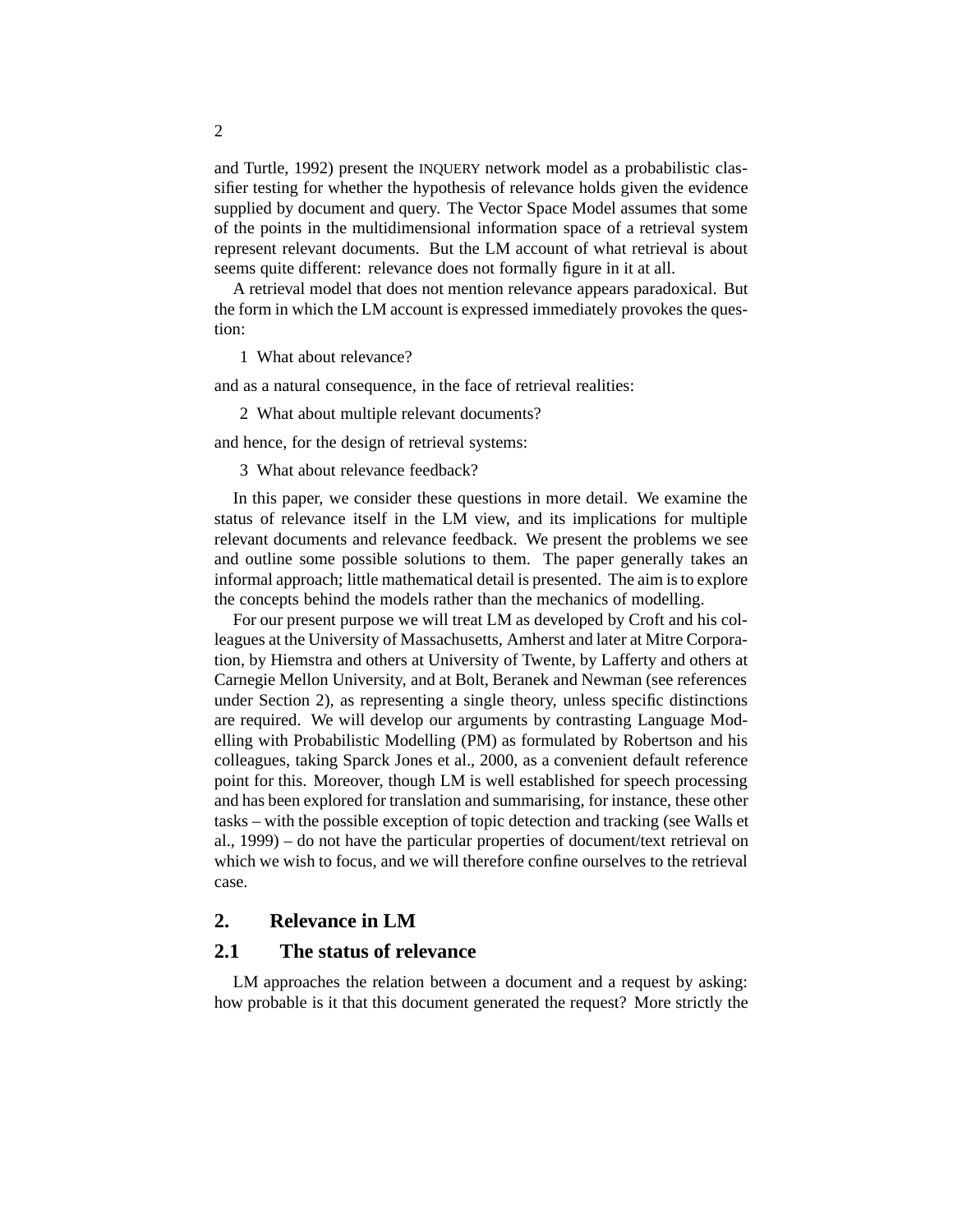question is: how probable is it that the document, as represented by its index description, generated the request as represented by its indexing description, i.e. the search query? There is no explicit reference to relevance here. However the presumption is that if it is highly probable that the document generated the request, then the document's content is relevant to the information need underlying the user's request. A good match on index keys implies relevance, though relevance is never mentioned in the model.

PM asks a quite different question: how probable is it that the document is relevant to the request? More properly the question is: how probable is it that the document content is relevant to the user's need? Then since both content and need are unobservables, it is necessary to provide an argument for taking index descriptions as levers in deriving the operational equivalent of probability of relevance. The PM approach thus leads to the same position as the LM one: a good match on index keys implies relevance. However, in contrast to the LM approach, relevance figures explicitly in the PM model.

This stems from the fact that, strictly, LM assumes there is just one document, the 'source' document, that generates the request and that the user knows (or correctly guesses) something about this document. Even if the system does not deliver this document first, the user recognises it as the generating document when they see it. One view of this account is that as there is only one document that matters in the file, whether it is called a generating document or a relevant document is just a matter of labelling.<sup>1</sup>

This does not seem wholly satisfactory. However the only way of saving relevance as an independent notion within the source document framework is to say that the user has an ideal document in mind, i.e. some notional relevant document, and judges a particular document (the erstwhile generating document) as relevant if it comes close to this ideal (see Ponte, 2000, and Miller et al., 1999). But this compromises a key LM advantage. The LM approach is quite explicit about the form of the measure of association or similarity between document and request. LM, like PM, eschews the vague notion of similarity that characterises many other approaches and works with a measure that follows from the model assumptions. In the LM case this applies only if the assumption is made that there is a specific precursor document, i.e. the measure of similarity is the probability that a particular document is the generator. Invoking a notional ideal document implies another, and weaker, notion of similarity between a specific document and this ideal one.

But does this difference between the formal models matter when their operational interpretations, and hence manifestation for the user, are the same? The LM approach might seem to have the advantage that it does not deal directly in

<sup>&</sup>lt;sup>1</sup>We are aware that Lafferty and Zhai, in a paper in the present volume, argue that no such assumption is required for the usual language model for IR. We believe that the matter is not yet fully resolved.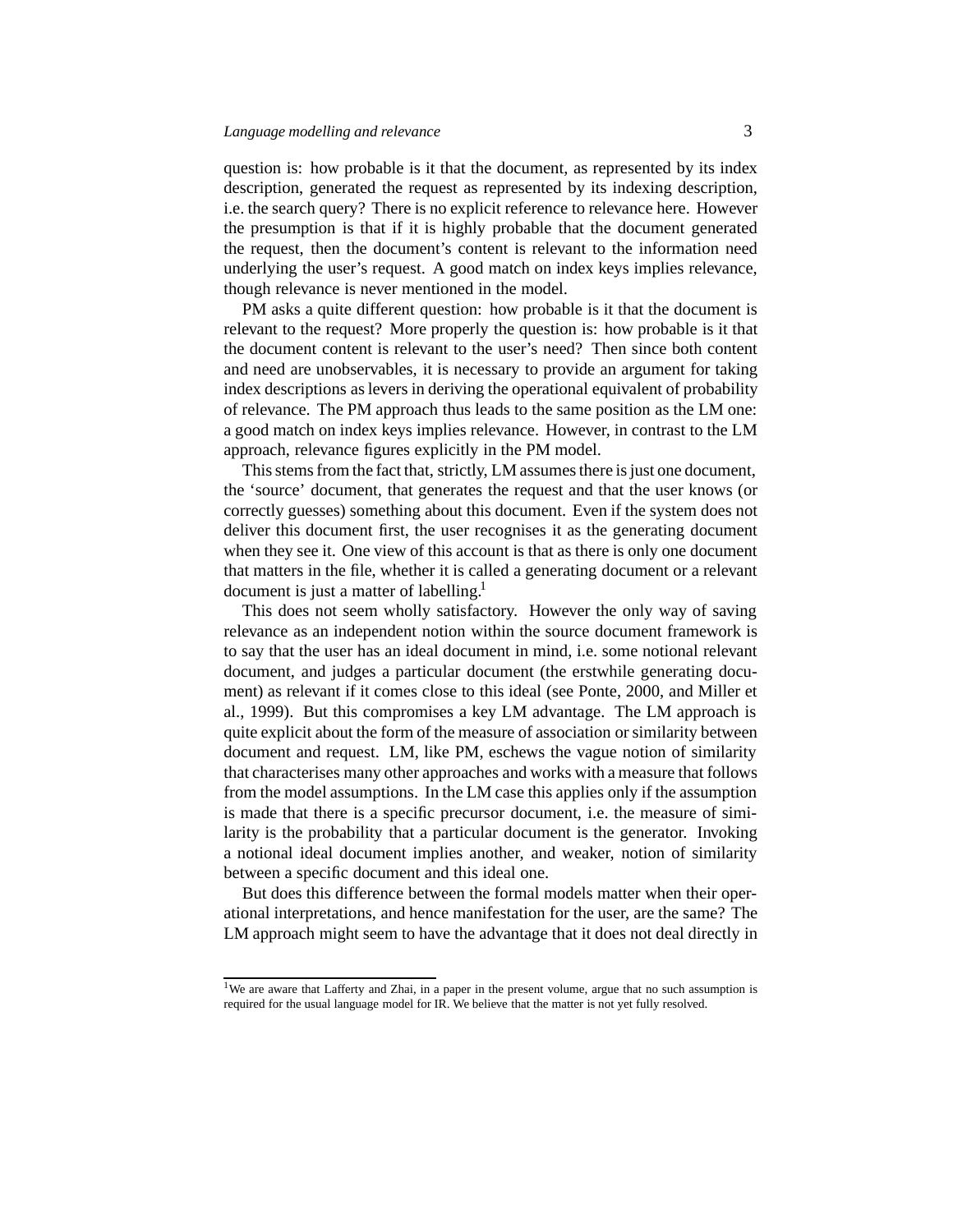unobservables, since even if it allows for different forms of index description these are still derived from observable initial documents and requests. However a more honest view is to accept that LM is being applied to retrieval, which deals in content and need, so this surface distinction between LM and PM is somewhat spurious. It is possible to *apply* LM as an effective retrieval tool, without bothering about the prior reasoning which led to its design, much as one can find that one saw cuts wood rather better than another without having to know what the functional explanation for this is. Thus LM can be seen (and has been used) simply as a good way of scoring document-query matches and hence of organising system output. But as the analogy with saws suggests, such an uncritical use of a tool may have its dangers: anyone using a power saw for the first time is well advised to read the instruction book, and especially the safety page.

### **2.2 Multiple relevant documents**

In all ordinary experience of retrieval, it is a fact of life that there may be more than one relevant document for a request; indeed there are normally several, and with large files there may be hundreds.

Formally, LM takes each document  $D$  and, using its individual model  $P(T_i|D)$ in conjunction/comparison with a generic model  $P(T_i)$  (the file model), asks how likely it is that this document generated the request, by assuming that query terms  $T_i$  are conditionally independent given the document. The basic formula used in several of the papers which take a language modelling approach to IR can be written as follows:

$$
P(T_1, \cdots, T_n | D) = \prod_{i=1}^n ((1 - \lambda)P(T_i) + \lambda P(T_i | D))
$$
 (1.1)

The outcome is different values for documents. This conveniently leads to a ranking, and for practical purposes the comparison output is treated like that for any other retrieval method that induces a ranking, i.e. as delivering multiple relevant documents if these exist. System performance can also be measured using rank-based methods. However as just mentioned, the principle underlying the model is that it is identifying *the* document that generated *the* request. This document ought to be the one with the highest value, but since the base for estimating value is not perfect, the generating (i.e. relevant) document could be another one. However once this relevant document is recovered, i.e. is encountered going down the ranking, retrieval stops.

The way the LM approach is applied in practice, that is, subtly changes its meaning. As long as documents are really different, they should generate different requests. The actual request may not be the best they could generate (indeed, will obviously not be), but that's tough and incidental. Similarly if the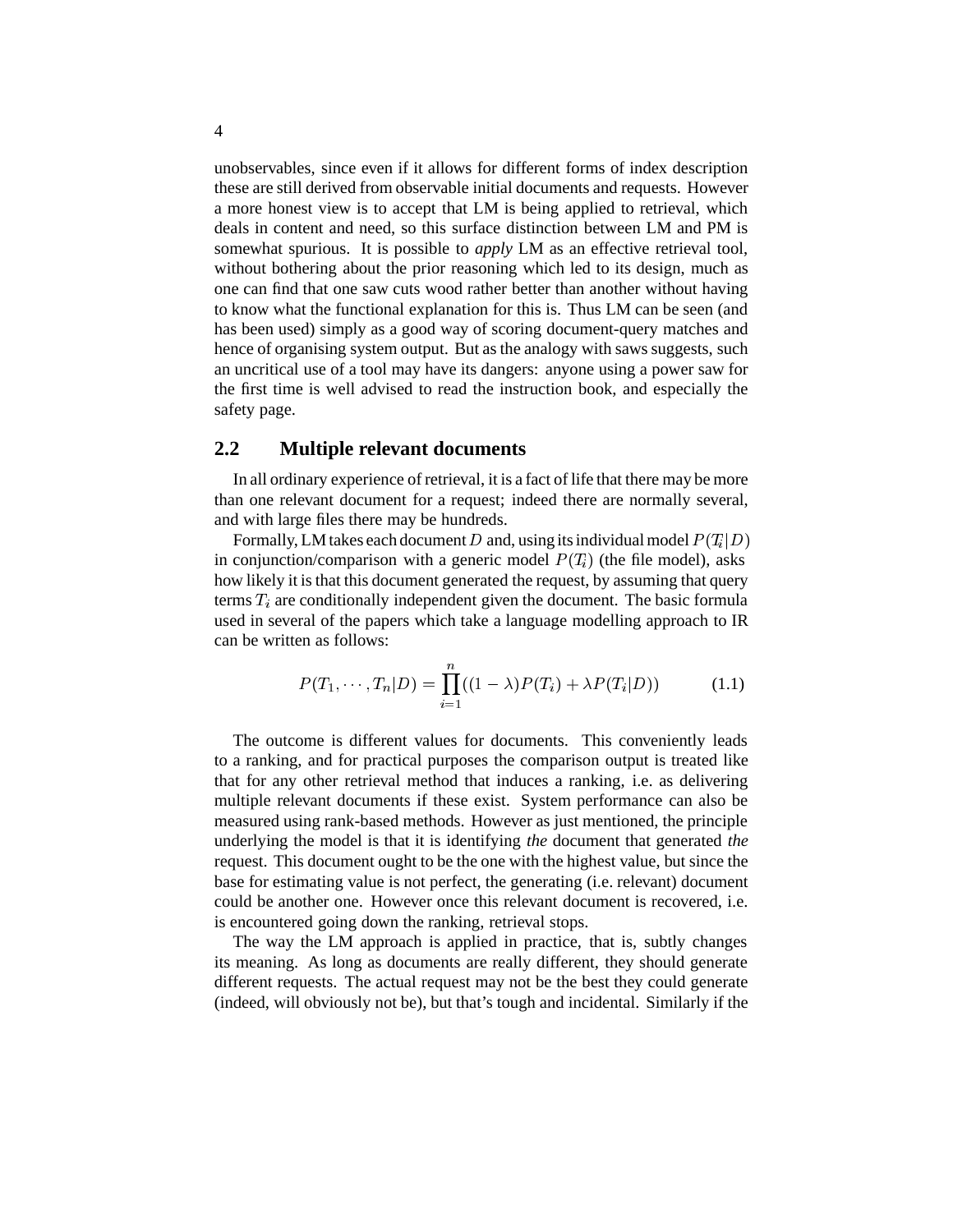document index descriptions used for generation are impoverished, e.g. consist of two or three subject headings as opposed to full text, several documents could be deemed equally likely to have generated a given request. Or if the indexing language is restricted, different requests could be represented by the same search query. But this again simply implies that the base for determining the real relative status of different documents vis-a-vis a request is weak, not that there are no real differences of status.

Thus if we now consider the situation where we recognise the empirical fact that there may be several documents relevant to the user's information need, and where we also have some particular expression of that need as a request, what does this imply for the formal LM account of retrieval?

We exclude, for the moment, the use of feedback. We assume batch searching (and also that whatever means the user has exploited to develop their request are outside the retrieval system proper). Then the LM approach most obviously works as follows. We determine how probable it is that each document generated the request. Then since each relevant document has to be viewed as independent of every other and, further, in assuming that this document generated the request we have formally to treat all the other relevant documents as non-relevant, we notionally conduct a series of  $R$  independent searches for each relevant document  $D_i$  ( $1 \leq j \leq R$ ) alone. The logic is the same as if we actually had several needs each with its own single relevant document and its own request, but the requests just incidentally happen to be worded in the same way. Then we might seek to find the set of documents which maximises the probability:

$$
P(T_1, \cdots, T_n | D_1, \cdots, D_R) = \prod_{j=1}^R \prod_{i=1}^n ((1 - \lambda) P(T_i) + \lambda P(T_i | D_j)) \quad (1.2)
$$

In practice, we might economise and simplify the set selection process, and emerge with the same single ranking of documents as in conventional systems, but this would be vulgar practice, not proper principle.

Unfortunately, this way of saving the theory is not convincing as a way of capturing empirical facts: real users can, of their own accord, accept several documents as relevant to their need. At least, more fieldwork is needed to establish that they are always *really* working with a family of needs and, more especially, with a sequence of needs when accepting documents while assessing a sequence of documents.

However if we try to incorporate the reality that there may be several documents relevant to the need into the model, this formally implies not that we look for the single document that generated the request, but that we look for the *set* of documents that generated the request. That is, the relevant document set is the set of documents that most probably generated the request. But of course this way madness lies, or at least we have a large combinatorial challenge.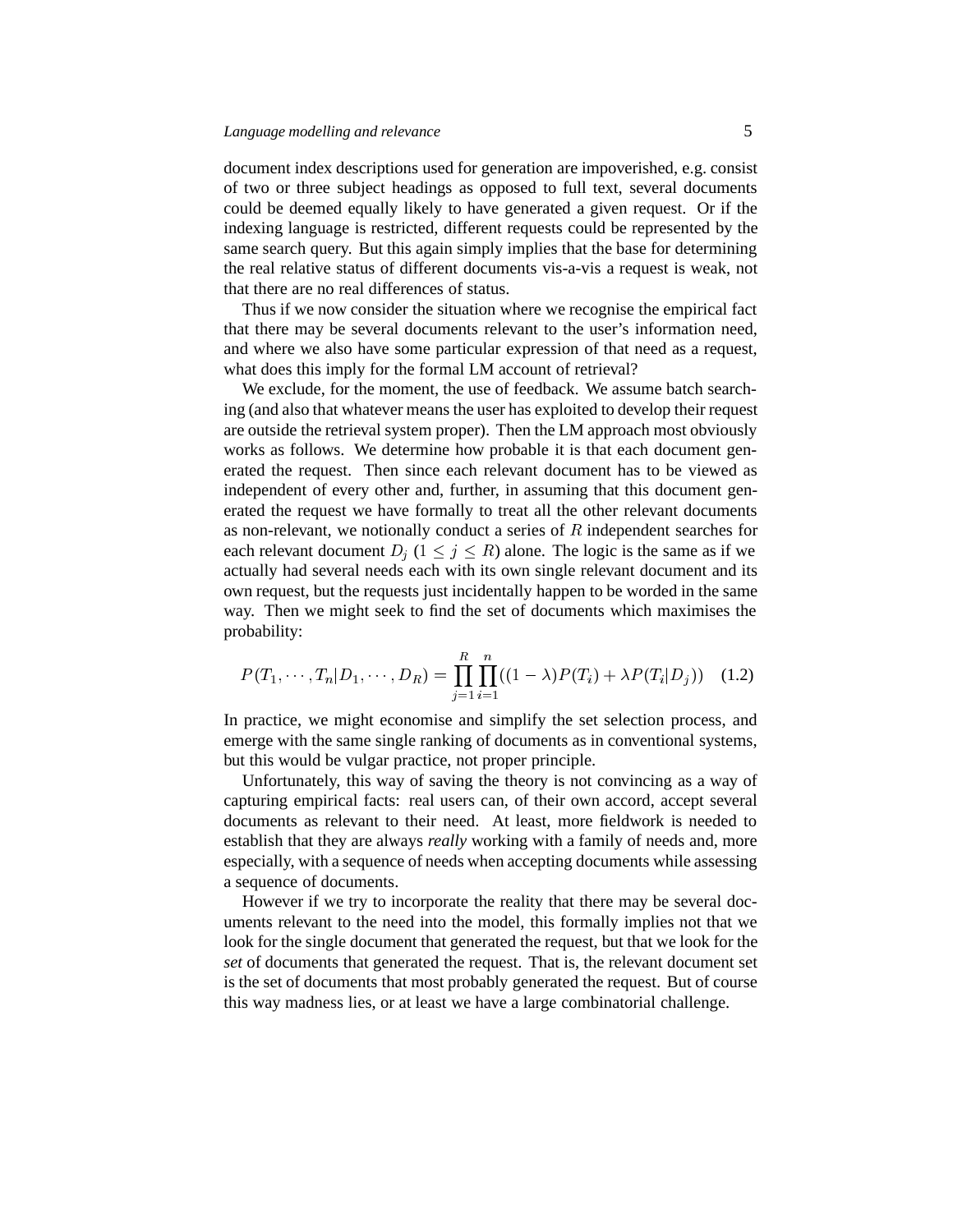Formally, we have the exact same situation as in Equation 1.1 considering the set of documents  $\tilde{d}$ , but here the relevant subset of documents is acting as a hidden variable. As such, it can be disposed of by marginalising it, at the cost of having to consider all its possible values, in this case, all possible subsets of the document collection, denoted as  $D^*$ .

$$
P(T_1, \cdots, T_n | D) = \sum_{\tilde{d} \in D^*} P(T_1, \cdots, T_n | \tilde{D} = \tilde{d}) P(\tilde{D} = \tilde{d} | D)
$$
(1.3)

This might not be felt to be too much of a problem, given modern machines and some smart mathematical analysis. But there is a more important difficulty about the strategy. This is that given that the information available to determine the set is only the initial request, the chance that the most probable set will coincide with the relevant set is rather low.

An interesting way out of the multiple relevant documents problem is to reverse the language models: instead of assuming that queries are generated from documents, we assume that documents are generated from a request model, or perhaps more generally, from a *relevance model*. This approach has been adopted by some authors for the topic detection and tracking task (Jin et al., 1999; Spitters and Kraaij, 2000), where the request actually consists of a known relevant document. However, some LM authors working with the traditional IR task have also attempted to develop relevance models.

Lavrenko and Croft, 2001, who start with the aim of combining ideas from PM and LM, consider a model in which the query terms are generated from a mixture of single-document models. Lafferty and Zhai, 2001, consider not only document models, but also a language model based on the request, first a simple one involving query terms only, and then a more complex one in which the user is assumed to choose the query terms from a succession of documents found in the course of a search. However, in both cases they find it necessary to make an assumption similar to that mentioned earlier involving an idealised relevant document, about some user measure of similarity (not specified by the model) between the relevance model and the document models of the relevant documents.

Both approaches lead to a two-stage retrieval process which is very much like so-called pseudo-relevance feedback. In the first stage, a query term is used to rank the documents (just as in 'normal retrieval'). In the second stage, the probabilities of the top ranked documents are used to infer a relevance model, and the documents are ranked by the probability that they were generated by this relevance model. Lafferty and Zhai also indicate that their approach could be used for real relevance feedback, though they do not test this possibility.

Clearly, the multiple relevant document problem is of particular concern if we wish to make use of real relevance feedback. Thus there are good reasons for asking how relevance feedback fits the LM approach. As the LM approach, like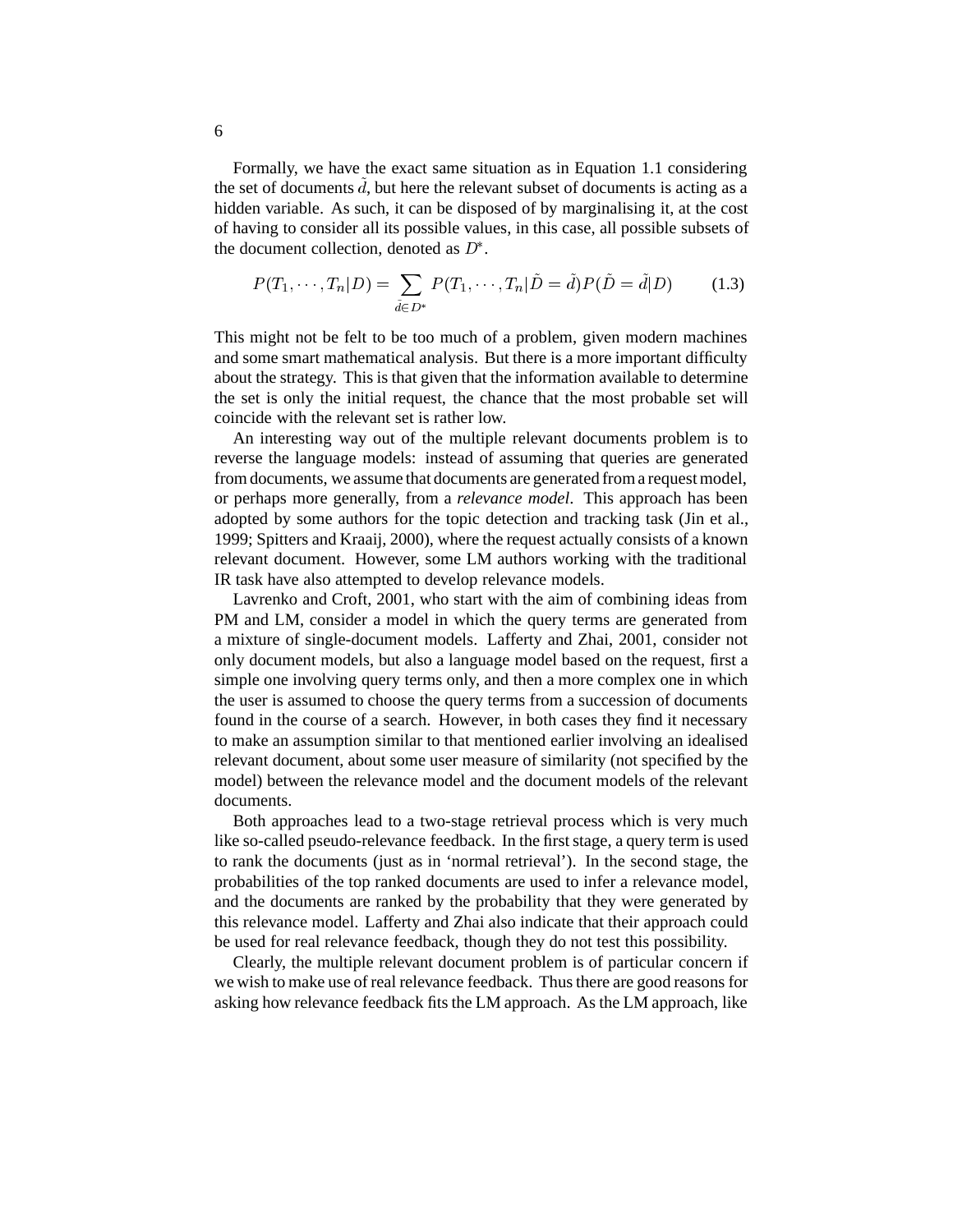the PM one, benefits from having more information for estimating probabilities, it is rational to ask how knowing about some relevant documents can improve estimation, and hence retrieval, for others.

# **2.3 Relevance feedback**

In the pure LM approach, with a single generating document, there is of course no motivation for relevance feedback proper. Indeed while the probabilities assigned to all the documents in the collection should change, in an appropriately consistent way, as the user inspects proffered documents, once the user has found the generating document, the only but otiose form that feedback could take would be to be negative. What, however, are the implications for the LM approach if we try to accommodate multiple relevant documents?

Suppose that we do our first search and find our first relevant document, i.e. the document that generated our initial request. If we modify the request, say by adding terms taken from the document, the LM approach strictly requires that we now treat this as a new request and find the document that most probably generated it. But of course since the new request has been explicitly built from a document - in the limiting case we might just have adopted that document's description as the new request - we have to withhold that document in the search or we will simply go round in circles. We thus change the file (if only infinitesimally) as well as the request, i.e. change the component of the situation that the LM assumes will remain the same: even if the status of the documents in the file alters, the presumption is that the membership of the file is constant over the user's search session.

It is nevertheless clearly possible to continue on the one by one basis. But it has to be accepted that if there is no reference to an underlying need and a process that is intended to improve the expression of that need so as to increase the chance of identifying all the documents relevant to it, the LM approach is dealing with a succession of needs and corresponding requests. The real life analogue is routing rather than adhoc retrieval. Moreover, the one-by-one model of retrieval that is entrenched in the LM approach naturally implies a step-wise modification (i.e. replacement) of the last version of the request. This does not necessarily lead to the same eventual request for retrieving the last relevant document as when requests are modified (or replaced) using the information supplied by a set of relevant documents all taken together.

Hiemstra's (Hiemstra, 2002) proposed solution to the multiple relevant documents problem is to assume that each relevant document independently generated the request as stated in Equation 1.2, and to give the standard LM approach a slightly different justification. The usual justification for Equation 1.2 is a form of 'smoothing': the model for a specific document is smoothed by the generic model for the collection as a whole in order to avoid certain extremes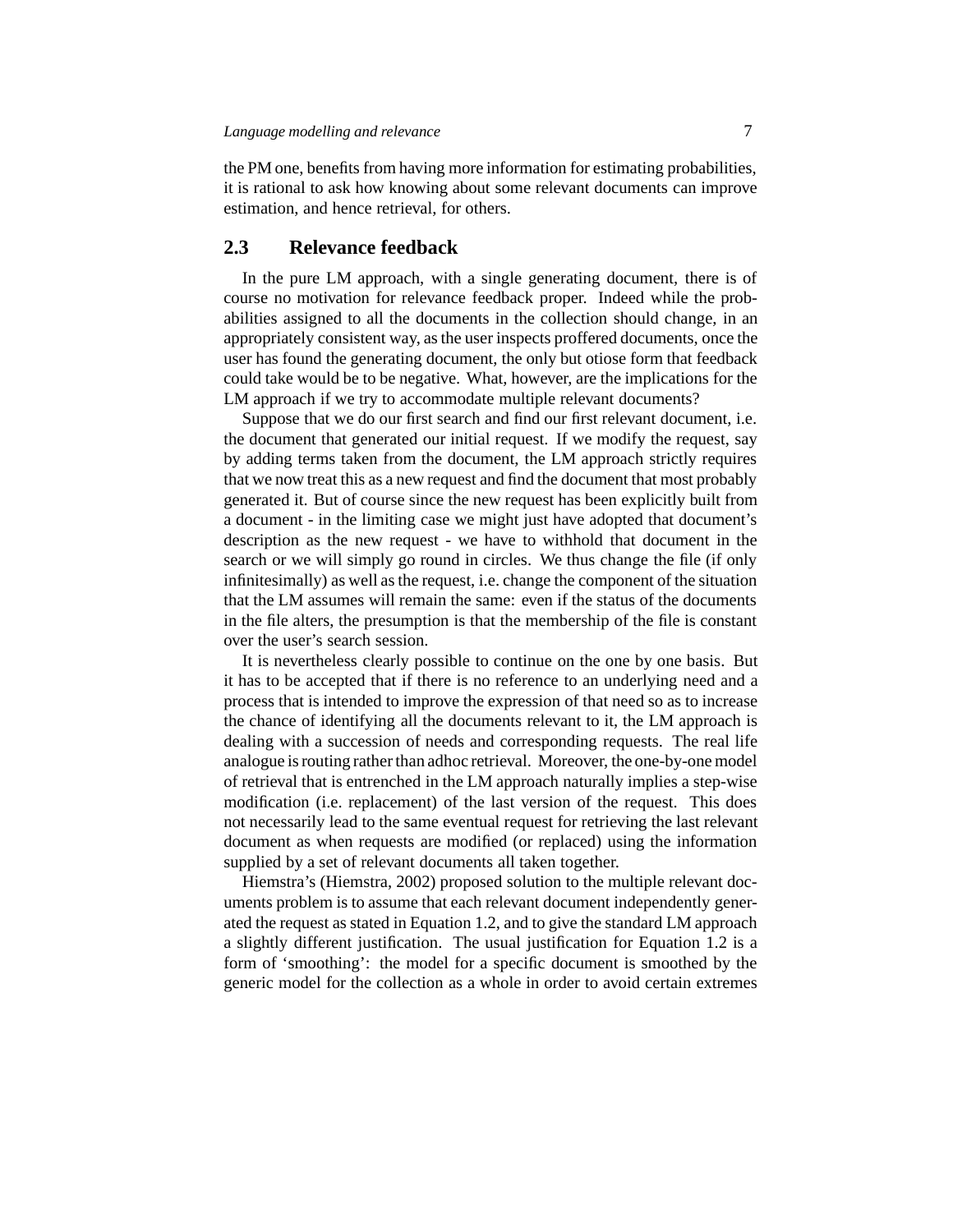such as zero probabilities assigned to some terms. Hiemstra's basic assumption is the same (the user is assumed to have a specific document in mind and a request and then search query is generated on the basis of this document); but instead of smoothing, the generation process is assumed to assign a binary importance value to each term position in the query. The position for an important term is filled with a term from the document; a non-important one is filled with a general language term. If we define  $\lambda_i = P$  (term position i is important), we get:

$$
P(T_1, \cdots, T_n | D) = \prod_{i=1}^n ((1 - \lambda_i) P(T_i) + \lambda_i P(T_i | D))
$$
 (1.4)

Then in feedback each known relevant document provides evidence for the importance of each query term, and the evidence across the known documents is accumulated to provide estimates of importance for the different query terms. However, this strategy assumes that each query term has a (general or average) importance status which is independent of particular documents, and this is incompatible with the generation process on which the LM approach is founded. For example, if a term does not occur in a document it must have been *un*important when the request was generated, but may nevertheless now be deemed important. This clearly subverts the whole LM idea.

Relevance feedback in general allows for either or both of query reweighting and query expansion. Hiemstra's strategy is only for reweighting. Ponte, 2000, addresses expansion. He combines LM information with other more conventional data about term value in order to produce an enlarged query. This is treated as a new query for which the generating probabilities for the file documents that have not already been inspected are computed. But in fact, the rationale for the new part of the query lies in the set of documents already seen, not in the unseen putative generating set, while at the same time the values for the old part have already been computed for all the documents in the file and exploited as the base for the user's past assessments. This is not a consistent, principled interpretation of LM for relevance feedback.

Neither Hiemstra nor Ponte, therefore, provide a fully convincing way of handling feedback within the LM framework, and specifically a proper account of model training on relevance data. It may be that such an account can be found in the more recent models of Lafferty and Zhai, 2001, and Lavrenko and Croft, 2001, discussed in the previous section, though they have not been developed in this direction.

Overall, LM in its classical form emerges as a minimalist theory about the information that can be drawn from multiple relevant documents, that they supply about one another, and hence can jointly supply to leverage a query that best retrieves them all. PM responds to this situation in a more wholehearted way.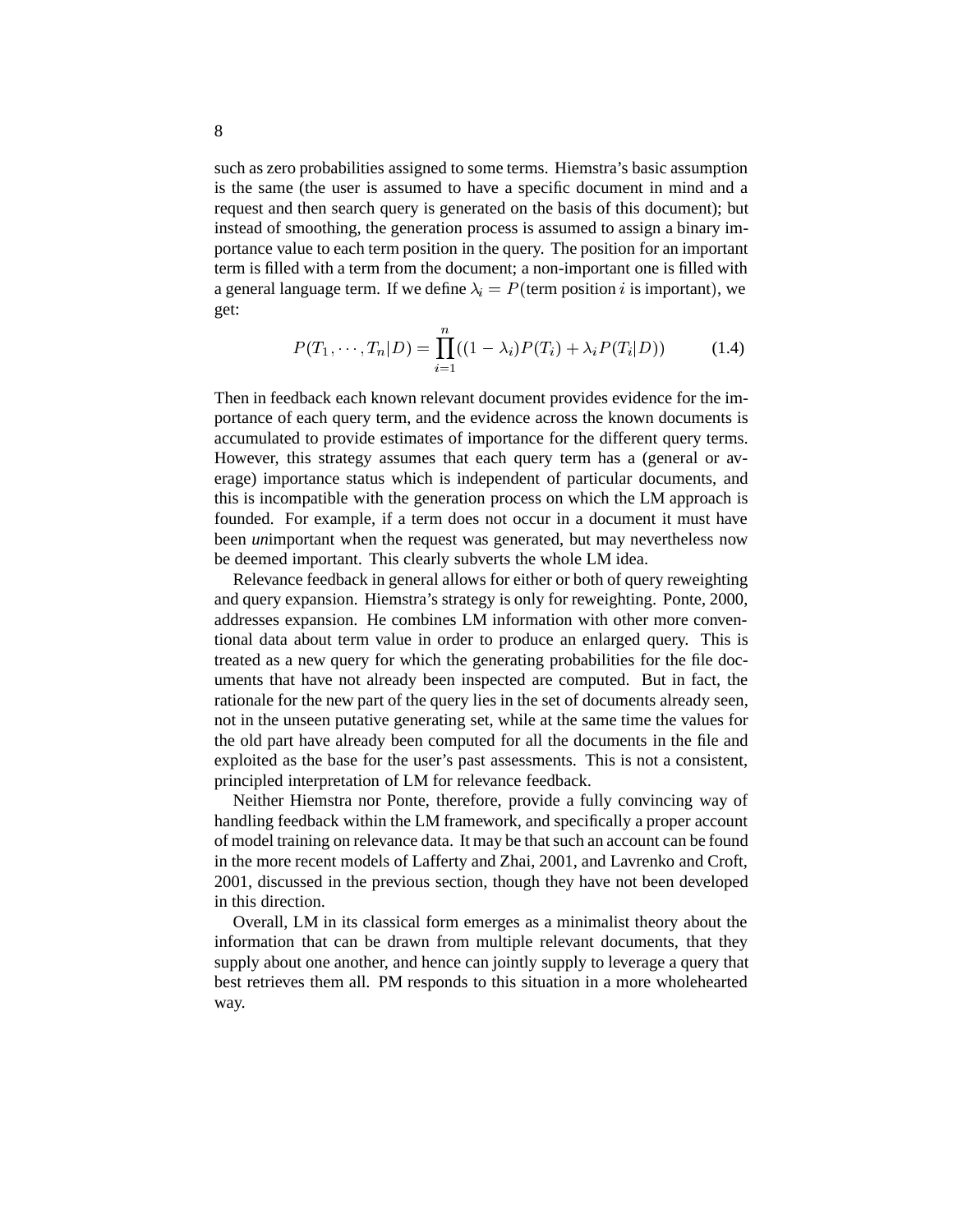### **3. A possible LM approach: parsimonious models**

What would a proper LM approach to the multiple-relevant-documents case look like?

One suggestion is that there should be an explicit model which generates the *set* of relevant documents, i.e. that relevance sets should be built into the model from the start rather than in the 'brute force' fashion sketched in 2.2 above. In this way relevant documents could be seen in the LM approach to have some similarity, different from the whole collection, which would in principle allow some form of relevance feedback. But such a model would seem to have considerable difficulties.

The LM approach at present allows for  $N + 1$  language models, where  $N$  is the collection size. The additional one is the general language model. The relationship between this last and the individual document models does not seem to have been examined for the aggressively generative theoretical stance on LM for retrieval being examined here. Thus how can a document be generated from one language model when the entire collection is generated from a different one? There is an issue here for LM in itself, but there is clearly much more of a problem when we start looking at models for sets of relevant documents.

Is there any mechanism within the LM field to support some kind of globaland-local model structure for the sets case? One possible mechanism is the one with which we are familiar: the mixture model. However, the mixture model implies a curious view of the interaction between the various parts – *two* distinct (in this case unigram) language models with unrelated probabilities for the same event, *and* a combination model for deciding which of these to use.

This view would seem to bear little relation to any real authorship process. The language that we use in writing a paper on a specialist subject is basically the same language we use when talking to our families, with only some parts modified by the particular contexts. It seems that what we need is a general model for some large accumulation of text, which is modified (not replaced) by a local model for some smaller part of the same corpus. This is resorting to a perfectly conventional account of language use as underspecified or highly abstracted in the large, but involving specific form (and content) variations in text type (register, etc.) in any individual situation. In the present case, where we are dealing with simple index terms, this local variation is in the uses of or selections from the language vocabulary.

But having just a two-level account, covering a whole-collection model and a single local model, is not enough when we have a set of relevant documents rather than a single one. Although we are considering documents that are all relevant to the same one request, this cannot be taken to imply, unrealistically, that these documents are identical, or are generated by a single model. We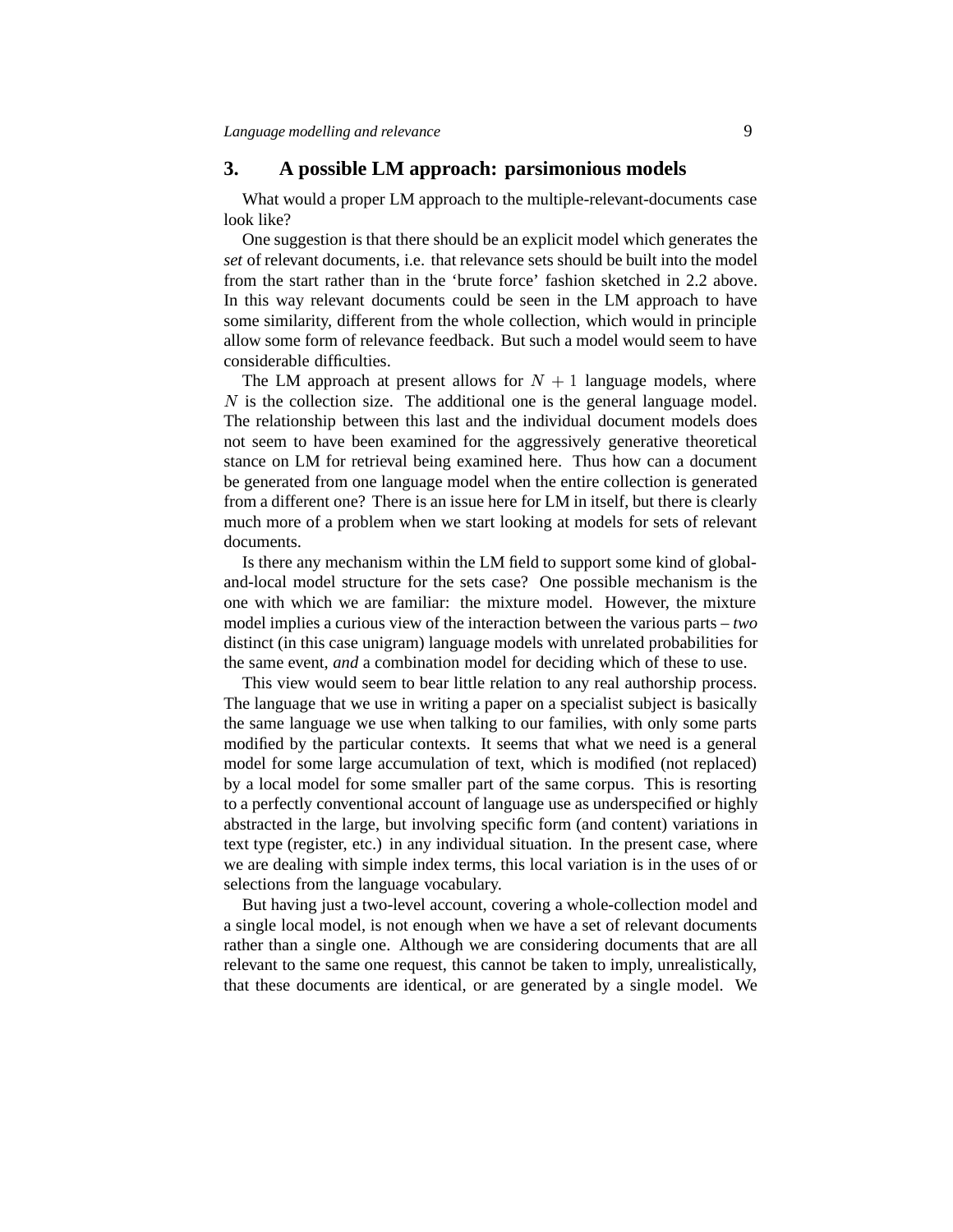have to allow for the fact that requests as topic specifiers can be selective on the normally much richer topic content of documents, especially when the necessary variation in topic granularity is factored in. Even if the presumption is that (the whole of) a (highly) relevant document is *about* the request topic, this does not imply that the document has just one topic. Documents are multi-topic, can be relevant to more than one different request, and can resemble other different documents in different ways.

Then if we accept, as we have to, that documents are multi-topic, and that relevance to a request topic in the retrieval sense is only one topic relationship for a multi-topic document, we actually need not a two-level but a three-level LM structure:

1 A whole-collection or generic model

2 ... modified by a relevant-documents model...

3 modified by an individual document model.

The third model includes all the special aspects of a particular document that are specific to topics other than the topic of this particular user request. It would play something like the role of the error or residual term in a regression or ANOVA model – "all the variance not explained by the above". All of these distinct models appear to be necessary for a proper application of LM in the retrieval context without making the unsatisfactory assumption that all relevant documents are the same.

Before describing in a little more detail in section 3.2 how such a system of models might be applied in the retrieval context, we need to discuss the notion of *parsimonious* models. This is a necessary feature of a structure with models at more than one level.

In what follows, the concepts of 'explanation', 'generation' and 'prediction' are taken as more or less equivalent: saying a model *explains* a piece of text is the same as saying it *generates* it (in the language model sense), or that it *predicts* it.

### **3.1 The need for parsimony**

One difficulty with the multi-level approach suggested above lies in comparing different models for their explanatory power concerning a piece of text. If a model can incorporate as many parameters as it wants, then it can fit any fixed set of data to any degree of accuracy. In principle, a document-specific model can explain a document completely (or rather, explain it within the limits of the basic LM approach, e.g. bigram, being applied), and has no need to appeal to a higher-level model of a collection of documents. The only sense in which such a higher-level model might contribute is in the sense of explaining the data more parsimoniously. Thus we may have a generic collection model to cover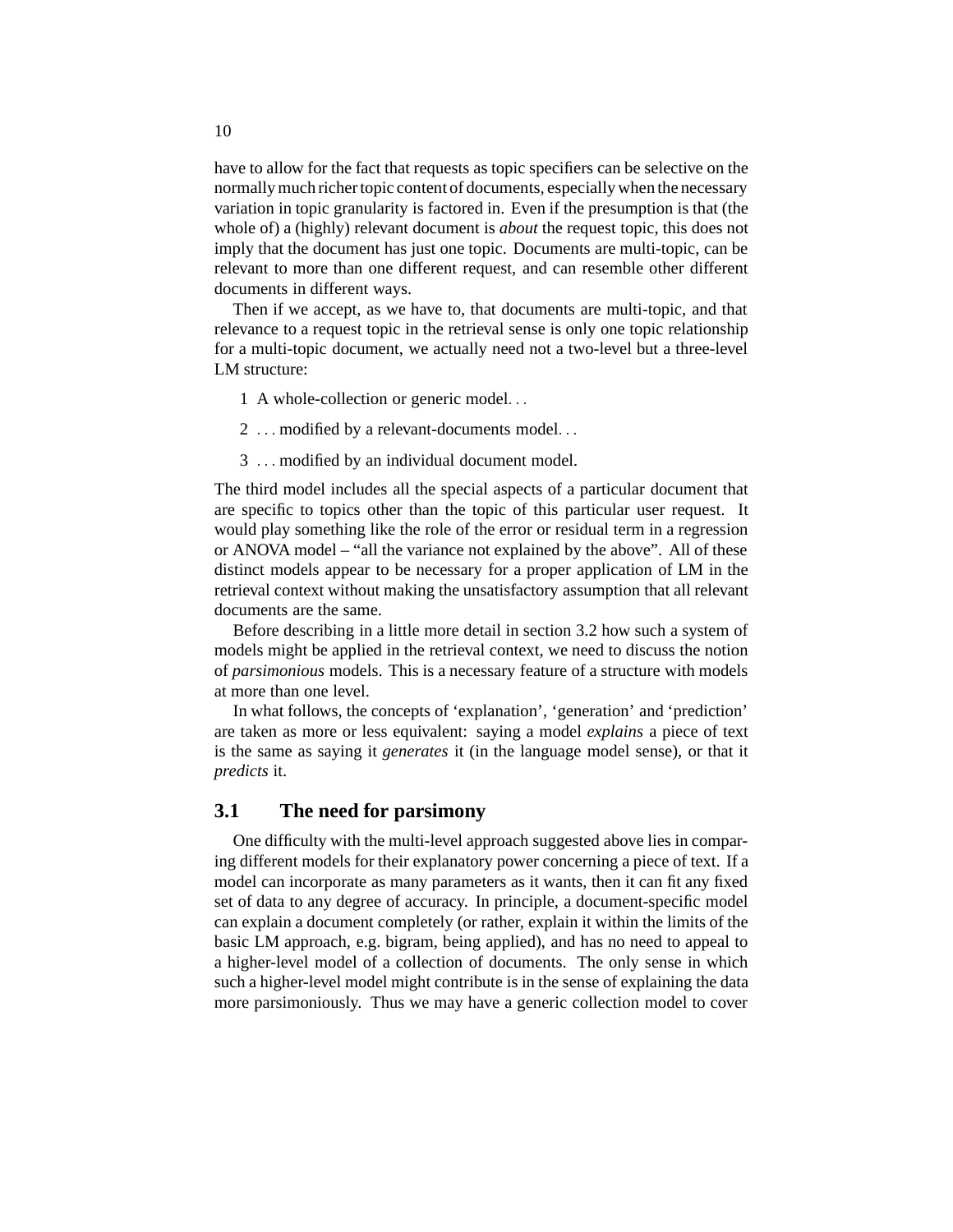all the documents taken together, along with individual document models that need only a few parameters to distinguish each document from the others. So although there are two levels of model, their combined complexity is less than that implied by having a complete set of full individual document models all on the same level.

For example, consider the usual LM approach, represented by Equation 1.2,  $[\lambda P(T|D) + (1 - \lambda) P(T)]$ . This formula defines a mixture of a generic collection model and a specific document model, controlled by the parameter  $\lambda$ . From a maximum likelihood perspective, and without any constraints on parsimony,  $P(T|D)$  is always preferable to  $P(T)$ , since it will best explain the observable data. From this perspective  $\lambda$  should be close to 1, so (unfortunately) the least parsimonious explanation is obtained.

On the other hand, parsimony would clearly prefer a probability estimate for  $T$  similar to  $P(T)$  for most terms, that is:  $\left[ \lambda P(T|D) + (1-\lambda) \, P(T) \right] \approx P(T).$ We see that this is only possible if: i)  $\lambda \approx 0$ , in which case all words have the same probability of emission regardless of the document they belong to, or ii)  $P(T|D) \approx P(T)$ , that is the term T appears in the document with exactly the same distribution as it appears in the corpus, which would certainly not apply to the terms and documents we are particularly interested in.

Since  $\lambda$  is independent of T in the LM approach of Equation 1.1, we could not 'zoom-in' or 'explain-away' the behaviour of certain terms only under this framework – we would have to do so *for all terms* in the same degree. What we would need for parsimony is for  $\lambda$  to be equal to zero *for most terms and for most documents*, similar to the separate  $\lambda$  for each query term suggested by Equation 1.4. But in this case  $\lambda$  would have to depend on T and D. We would need to select or *fit* lambda values for each term in each document.

So, for example, a generic unigram model for the collection as a whole, accompanied at some lower level by a small number of specific unigram models, each of which had parameters for only a small number of terms with distinctive document behaviour, would be a very parsimonious model for a collection of documents. These lower-level models might be at the level of individual documents, or of individual topics, for example. For this whole strategy to work, the way any of these models, whether individually or in combination, are fitted must reward parsimony. There are approaches to statistical model fitting, particularly some Bayesian and maximum entropy ones, which do reward parsimony. But as far as we know no such model has been used in connection with LM and retrieval.

# **3.2 A 3-level model again**

Assume, then, that we have an approach to language modelling which (a) rewards parsimony, and (b) allows a more specialist model to be built at a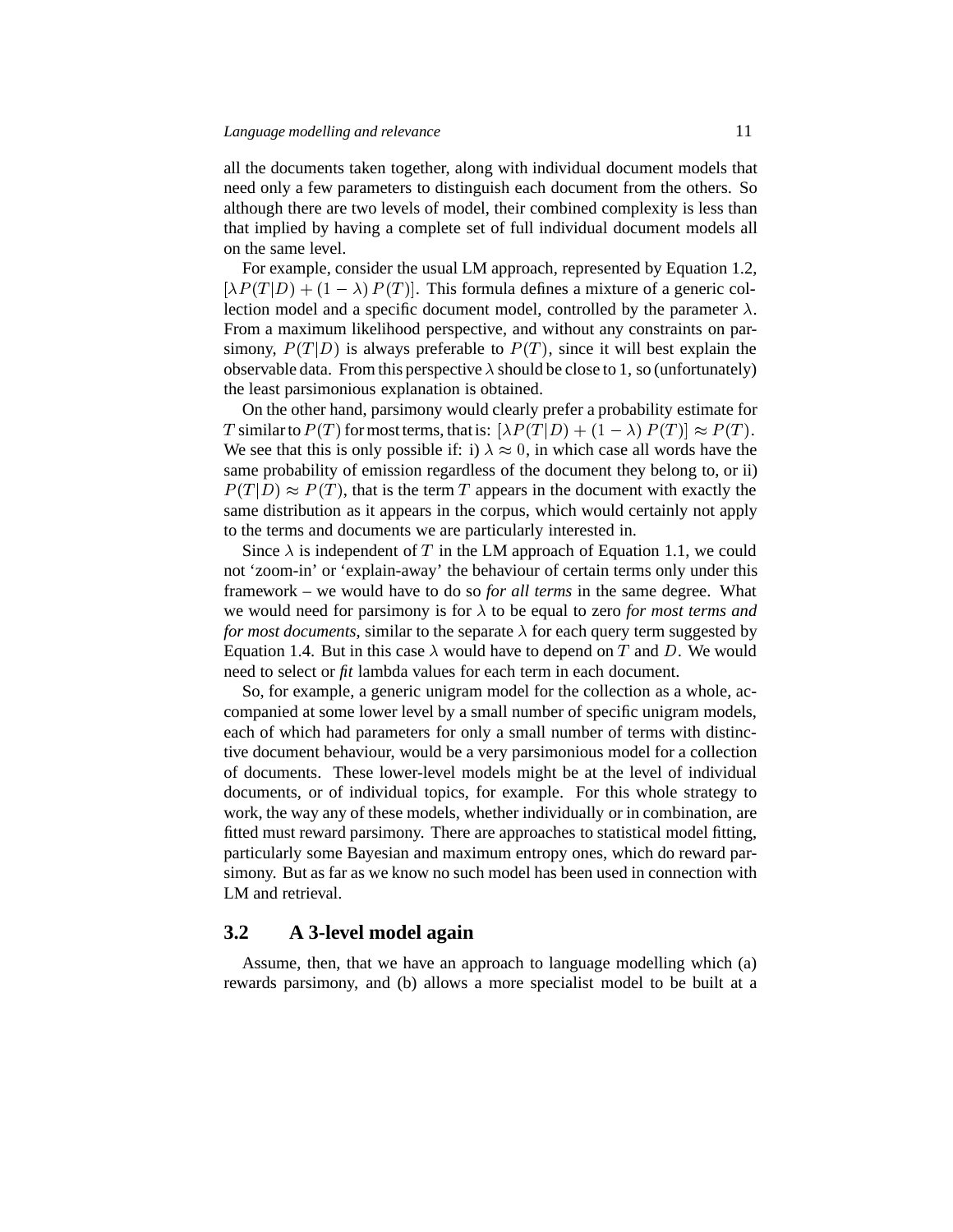

*Figure 1.1.* Scope and relations of language models for document retrieval

lower level than a more general one. We suppose that every document is generated by a general language or collection model, denoted GM, accompanied by some unknown set of special models relating to topics that occur in the document (and also perhaps in other documents). We will assume that these various topic models can all be rolled into a single individual-document model, denoted DM(GM), which represents the residual: everything in that document that cannot be described by the GM. The complete individual document model thus becomes GM+DM(GM), as illustrated on the left hand side of Figure 1.1. Further (though not shown in the figure), if we had a model for a specific topic that occurs in the document, this particular topic model would take over part of DM(GM) – potentially more parsimoniously because it is applicable to all documents in which this topic is appears, and because it makes the remaining genuinely-individual document model yet more parsimonious.

We can now express the relevance hypothesis as follows: A request is generated from a specific topic, i.e. relevance, model as usual, to accompany the generic collection model: call this relevance model RM(GM) (so by analogy with the previous case, the full model for relevance is  $GM+RM(GM)$ . Then if and only if a document is relevant to the request, the RM(GM) component will apply to this document – that is, it will replace part of  $DM(GM)$  in explaining the document. So for a relevant document, we should have a new residual model for all the unexplained parts, DM(GM,RM), and a new complete model GM+RM(GM)+DM(GM,RM), as shown on the right hand side of Figure 1.1. In this complete model, the RM(GM) component would relate to that part or aspect of the document that makes it relevant to the request.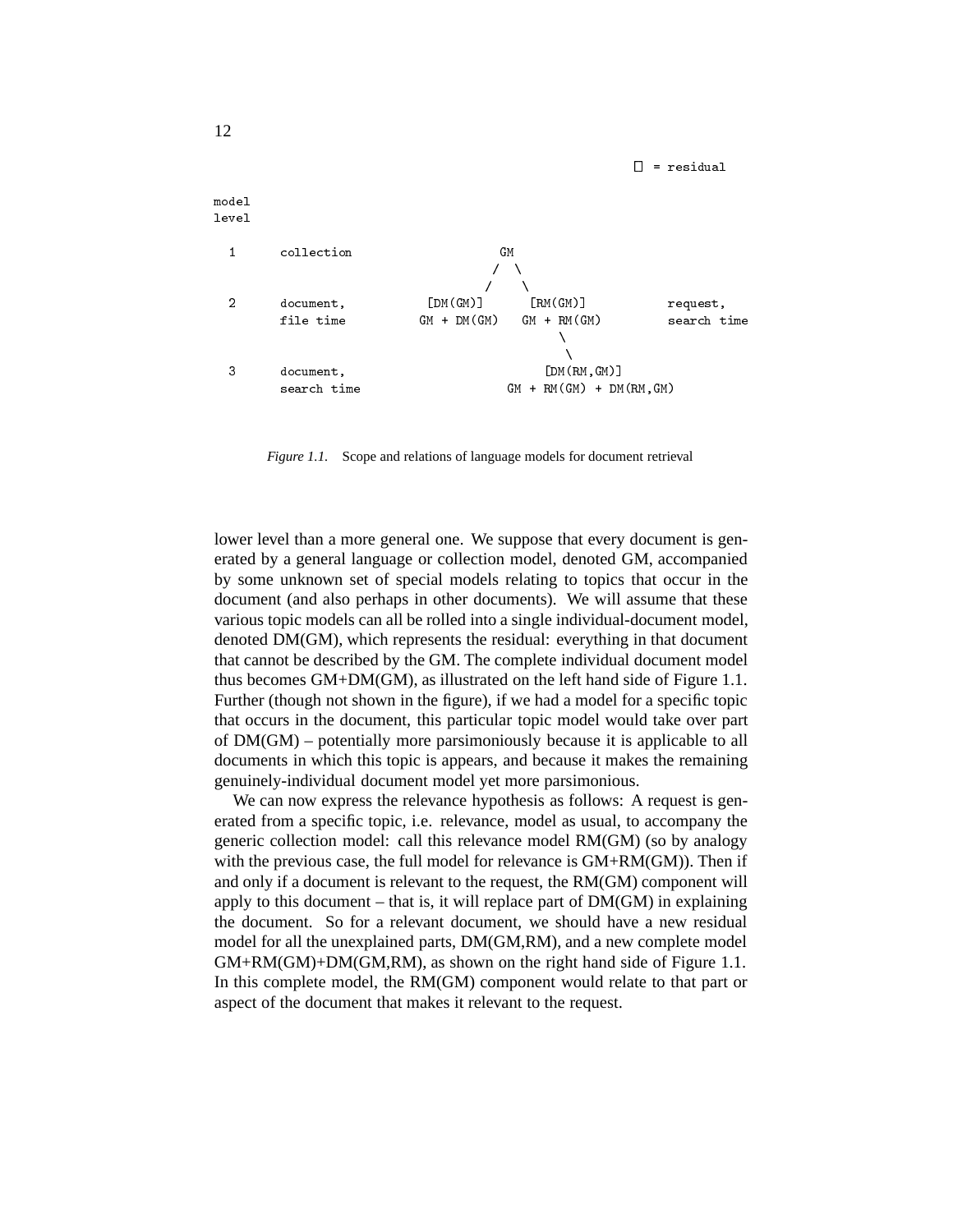Thus the probability of relevance of a document is the probability that the complete model just introduced explains the document; more specifically, this is the probability that the GM+RM(GM)+DM(GM,RM) combination is better than the GM+DM(GM) combination. Another way of expressing the relevance hypothesis is as follows: there is a null hypothesis about each document, expressed by the GM+DM(GM) combination; and there is an alternative (relevance) hypothesis, expressed by GM+RM(GM)+DM(GM,RM). We have to test whether the latter explains the document better than the former (where 'better' includes a reward for parsimony); in the usual retrieval fashion, we may express this test by assigning a probability or likelihood to the relevance hypothesis against the null hypothesis.

Now a document that has already been judged relevant provides us with independent evidence, additional to the query, about RM(GM). Thus the multi-level account of the retrieval situation that we have just introduced accommodates the notion of relevance feedback quite naturally. An interesting observation is that the multi-level account actually requires (in principle) that there is more than one relevant document – we can only achieve parsimony if RM(GM) is shared between two or more documents. This is not, however, a practical constraint – any retrieval rule which we could derive from the model would have to be useful in the first stage when we know no relevant documents, and in early feedback when we might have only one; if it subsequently turns out that there is only one or even none in the collection, this will not affect the application of the rule.

The foregoing is clearly only a sketch, but one which suggests some requirements to be met for a comprehensive LM account of retrieval. However, an interesting observation can be made about the approach even at this stage. The process of developing a DM(GM) model for an individual document in the GM+DM(GM) case is independent of any request, and is essentially a fileindexing process: it asks the question "How does the language of this document differ from that of the whole collection?". It looks as if answering this question should deal automatically with stopwords as well as with  $tf$  and  $idf$  (which one might expect LM to do). Stopwords (or at least some of them) would be words for which the general language model is sufficient, and which therefore do not figure at all in the residual DM(GM) model for an individual document.

#### **4. Concluding comment**

This paper was inspired by the desire to make sense of the relationship between traditional probabilistic models of retrieval and the newer language modelling approach. But this led us to address the role of relevance in the LM approach, which in turn raises issues about the way the LM account of retrieval, when considered from the theoretical rather than the practical point of view, can handle the fact that a request may have any number of relevant documents.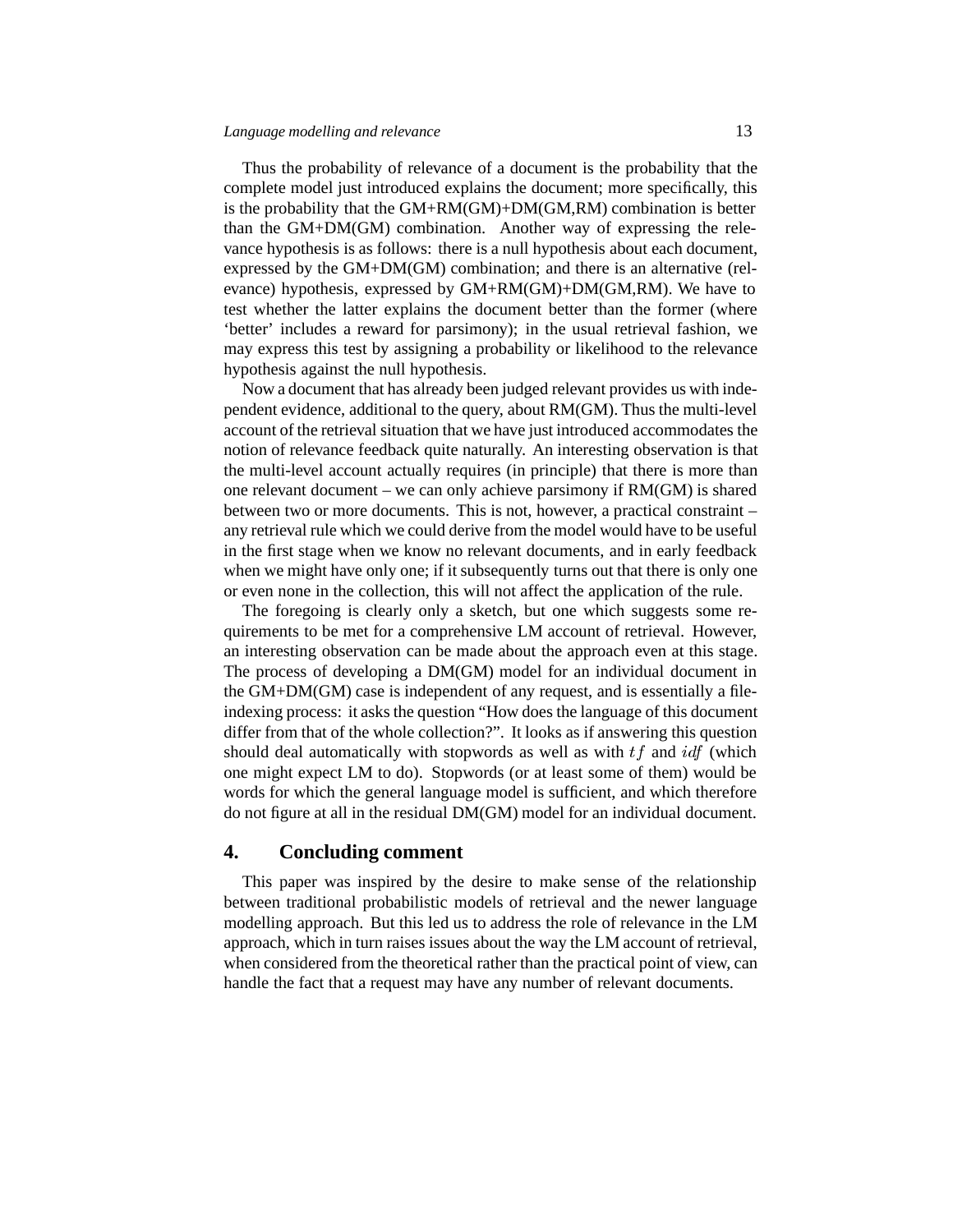The ideas we have presented are an informal indication of what a suitable LM account of retrieval, i.e. one that recognises the realities, has to be like. It is evident that such an account, implying multiple levels of model, is a good deal more complicated than the attractive basic notion of a (relevant) document generating a request suggests. Our informal analysis clearly needs proper formal development. But it is complicated - indeed disagreeably complex - enough to make doing this quite a difficult enterprise. However it is only when the formal version has been developed that a fair comparison between the LM and PM approaches, as theoretical views of IR, can be properly made. Or, to put the point another way, if both LM and PM are bringing relevance onto the stage in the role of hidden variable, how elegant is her costume, and how convincing are her lines?

#### **References**

- W. B. Croft and H. R. Turtle. Text retrieval and inference. In P. Jacobs, editor, *Text-based Intelligent Systems*, pages 127–156. Hillsdale, NJ: Lawrence Erlbaum, 1992.
- D. Hiemstra. *Term-Specific Smoothing for the Language Modeling Approach to Information Retrieval: The Importance of a Query Term*. *Proceedings of the 25th ACM SIGIR Conference on Research and Development in Information Retrieval (SIGIR'02)*, 2002.
- H. Jin, R. Schwartz, S. Sista, and F. Walls. Topic tracking for radio, tv broadcast, and newswire. In *Proceedings, Eurospeech 99*, Vol. VI, pages 2439-2442, 1999.
- J. Lafferty and C. Zhai. Document language models, query models, and risk minimization. *Proceedings of the 24th ACM SIGIR Conference on Research and Development in Information Retrieval (SIGIR'01)*, pages 111–119, 2001.
- V. Lavrenko and W. B. Croft. Relevance-based language models. *Proceedings of the 24th ACM SIGIR Conference on Research and Development in Information Retrieval (SIGIR'01)*, pages 120–128, 2001.
- D. R. H. Miller, T. Leek, and R. M. Schwartz. A hidden Markov model information retrieval system. *Proceedings of the 22nd ACM SIGIR Conference on Research and Development in Information Retrieval (SIGIR'99)*, pages 214–221, 1999.
- S. Mizzaro. Relevance: The whole story. *Journal of the American Society for Information Science*, 48(9), pages 810–832, 1997.
- J. M. Ponte and W. B. Croft. A language modeling approach to information retrieval. *Proceedings of the 21st ACM SIGIR Conference on Research and Development in Information Retrieval (SIGIR'98)*, pages 275–281, 1998.

14